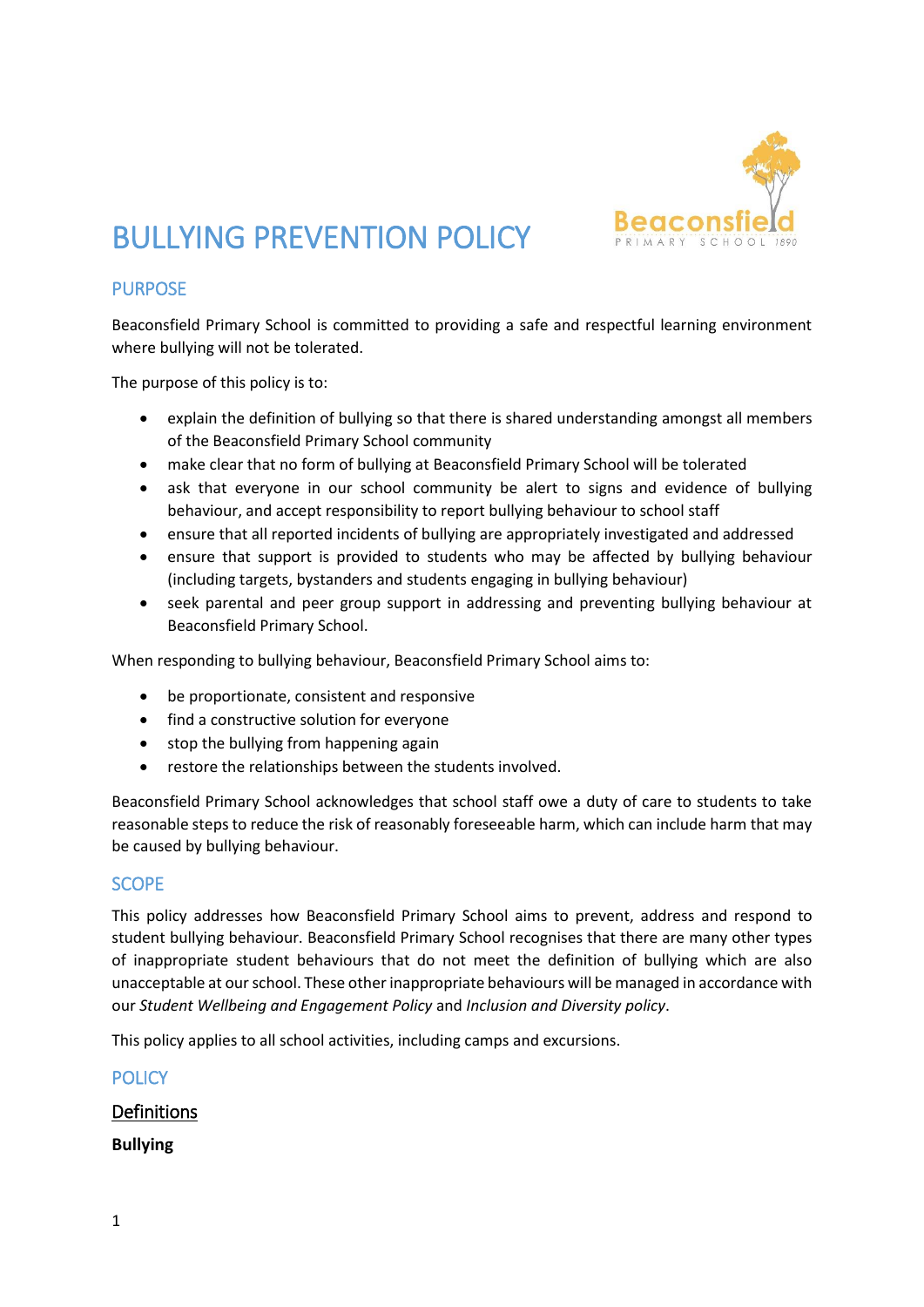In 2018 the Education Council of the Council of Australian Governments endorsed the following definition of bullying for use by all Australian schools:

*Bullying is an ongoing and deliberate misuse of power in relationships through repeated verbal, physical and/or social behaviour that intends to cause physical, social and/or psychological harm. It can involve an individual or a group misusing their power, or perceived power, over one or more persons who feel unable to stop it from happening.*

*Bullying can happen in person or online, via various digital platforms and devices and it can be obvious (overt) or hidden (covert). Bullying behaviour is repeated, or has the potential to be repeated, over time (for example, through sharing of digital records)*

*Bullying of any form or for any reason can have immediate, medium and long-term effects on those involved, including bystanders. Single incidents and conflict or fights between equals, whether in person or online, are not defined as bullying.*

Bullying has three main features:

- It involves a misuse of power in a relationship
- It is ongoing and repeated, and
- It involves behaviours that can cause harm.

#### Bullying can be:

- 1. *direct* physical bullying e.g. hitting, tripping, and pushing or damaging property.
- 2. *direct* verbal bullying e.g. name calling, insults, homophobic or racist remarks, verbal abuse.
- 3. *indirect* bullying e.g. spreading rumours, playing nasty jokes to embarrass and humiliate, mimicking, encouraging others to socially exclude a person and/or damaging a person's social reputation or social acceptance.

*Cyberbullying* is direct or indirect bullying behaviours using digital technology. For example via a mobile device, computers, chat rooms, email, social media, etc. It can be verbal, written and include images, video and/or audio.

#### **Other distressing and inappropriate behaviours**

Many distressing and inappropriate behaviours may not constitute bullying even though they are unpleasant. Students who are involved in or who witness any distressing and inappropriate behaviours should report their concerns to school staff and our school will follow the Student Wellbeing and Engagement Policy.

*Mutual conflict* involves an argument or disagreement between people with no imbalance of power. In incidents of mutual conflict, generally, both parties are upset and usually both want a resolution to the issue. Unresolved mutual conflict can develop into bullying if one of the parties targets the other repeatedly in retaliation.

*Social rejection or dislike* is not bullying unless it involves deliberate and repeated attempts to cause distress, exclude or create dislike by others.

*Single-episode acts* of nastiness or physical aggression are not the same as bullying. However, single episodes of nastiness or physical aggression are not acceptable behaviours at our school and may have serious consequences for students engaging in this behaviour. Beaconsfield Primary School will use its Student Wellbeing and Engagement Policy to guide a response to single episodes of nastiness or physical aggression.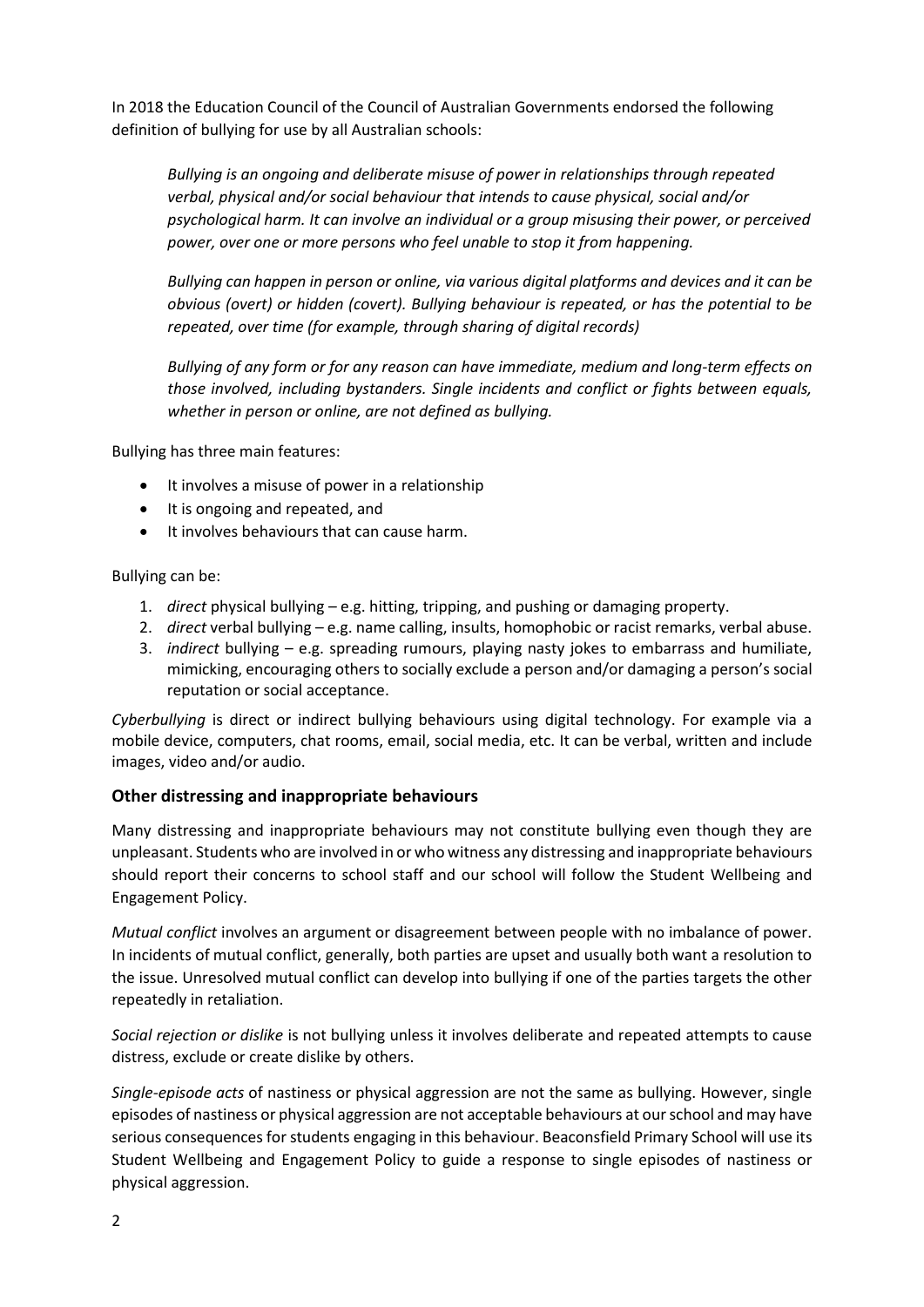*Harassment* is language or actions that are demeaning, offensive or intimidating to a person. It can take many forms, including sexual harassment and disability harassment. Further information about these two forms of harassment, including definitions, is set out in our Inclusion and Diversity Policy. Harassment of any kind will not be tolerated at Beaconsfield Primary School and may have serious consequences for students engaging in this behaviour. Beaconsfield Primary School will use its Student Wellbeing and Engagement Policy to guide a response to students demonstrating harassing behaviour, unless the behaviour also constitutes bullying, in which case the behaviour will be managed in accordance with this Bullying Prevention Policy.

# BULLYING PREVENTION

Beaconsfield Primary School has a number of programs and strategies in place to build a positive and inclusive school culture. We strive to foster a school culture that prevents bullying behaviour by modelling and encouraging behaviour that demonstrates acceptance, kindness and respect.

Bullying prevention at Beaconsfield Primary School is proactive and is supported by research that indicates that a whole school, multifaceted approach is the most effect way to prevent and address bullying. At our school:

- We have a positive school environment that provides safety, security and support for students and promotes positive relationships and wellbeing.
- We strive to build strong partnerships between the school, families and the broader community that means all members work together to ensure the safety of students.
- Teachers are encouraged to incorporate classroom management strategies that discourage bullying and promote positive behaviour.
- In the classroom, our social and emotional learning curriculum teaches students what constitutes bullying and how to respond to bullying behaviour assertively. This promotes resilience, assertiveness, conflict resolution and problem solving.
- Students are encouraged to look out for each other and to talk to teachers and older peers about any bullying they have experienced or witnessed.

For further information about our engagement and wellbeing initiatives, please see our Student Wellbeing and Engagement Policy.

# INCIDENT RESPONSE

### Reporting concerns to Beaconsfield Primary School

Bullying complaints will be taken seriously and responded to sensitively at our school.

Students who may be experiencing bullying behaviour, or students who have witnessed bullying behaviour, are encouraged to report their concerns to school staff as soon as possible.

Our ability to effectively reduce and eliminate bullying behaviour is greatly affected by students and/or parents and carers reporting concerning behaviour as soon as possible, so that the responses implemented by Beaconsfield Primary School are timely and appropriate in the circumstances.

We encourage students to speak to your classroom teacher. However, students are welcome to discuss their concerns with any trusted member of staff.

Parents or carers who develop concerns that their child is involved in, or has witnessed bullying behaviour at Beaconsfield Primary School contact the school by phone or email directed to the school.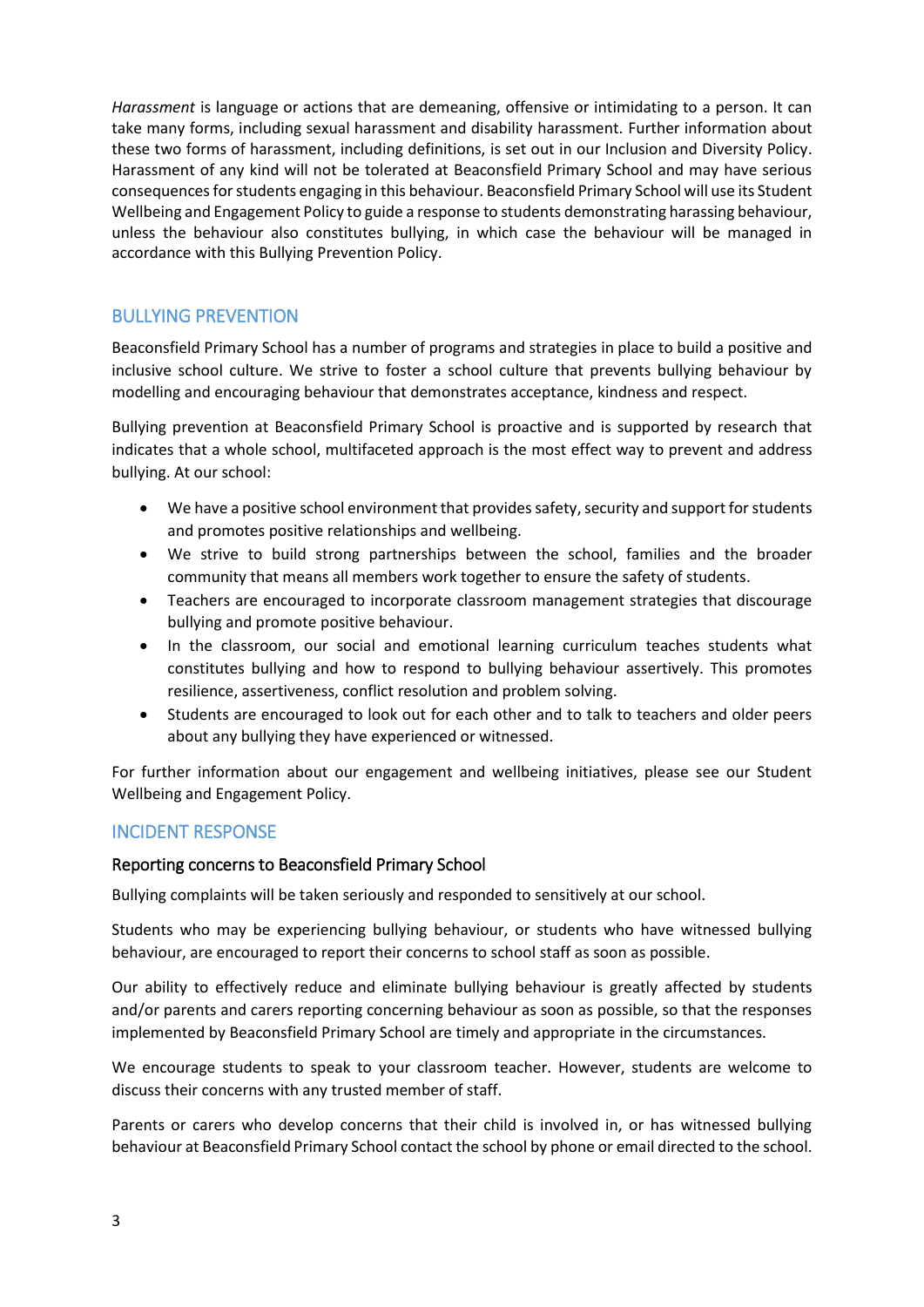## Investigations

When notified of alleged bullying behaviour, school staff are required to:

- 1. record the details of the allegations
- 2. inform the appropriate staff member.

The Welfare Officer and Leadership team are responsible for investigating allegations of bullying in a timely and sensitive manner. To appropriately investigate an allegation of bullying, the school may:

- speak to the those involved in the allegations, including the target/s, the students allegedly engaging in bullying behaviour/s and any witnesses to the incidents
- speak to the parents of the students involved
- speak to the teachers of the students involved
- take detailed notes of all discussions for future reference
- obtain written statements from all or any of the above.

All communications with the appropriate staff member in the course of investigating an allegation of bullying will be managed sensitively. Investigations will be completed as quickly as possible to allow for the behaviours to be addressed in a timely manner.

The objective of completing a thorough investigation into the circumstances of alleged bullying behaviour is to determine the nature of the conduct and the students involved. A thorough understanding of the alleged bullying will inform staff about how to most effectively implement an appropriate response to that behaviour.

Serious bullying, including serious cyberbullying, is a criminal offence and may be referred to Victoria Police. For more information, see: [Brodie's Law.](http://www.education.vic.gov.au/about/programs/bullystoppers/Pages/advicesheetbrodieslaw.aspx)

### Responses to bullying behaviours

When the appropriate staff member has sufficient information to understand the circumstances of the alleged bullying and the students involved, a number of strategies may be implemented to address the behaviour and support affected students in consultation with appropriate personnel.

There are a number of factors that will be considered when determining the most appropriate response to the behaviour. When making a decision about how to respond to bullying behaviour, Beaconsfield Primary School will consider:

- the age and maturity of the students involved
- the severity and frequency of the bullying, and the impact it has had on the target student
- whether the student/s engaging in bullying behaviour have displayed similar behaviour before
- whether the bullying took place in a group or one-to-one context
- whether the students engaging in bullying behaviour demonstrates insight or remorse for their behaviour
- the alleged motive of the behaviour, including any element of provocation.

The appropriate staff member may implement all, or some of the following responses to bullying behaviours:

- Offer counselling support to the target student or students ,
- Offer counselling support to the students engaging in bullying behaviour,
- Offer counselling support to affected students, including witnesses and/or friends of the target student,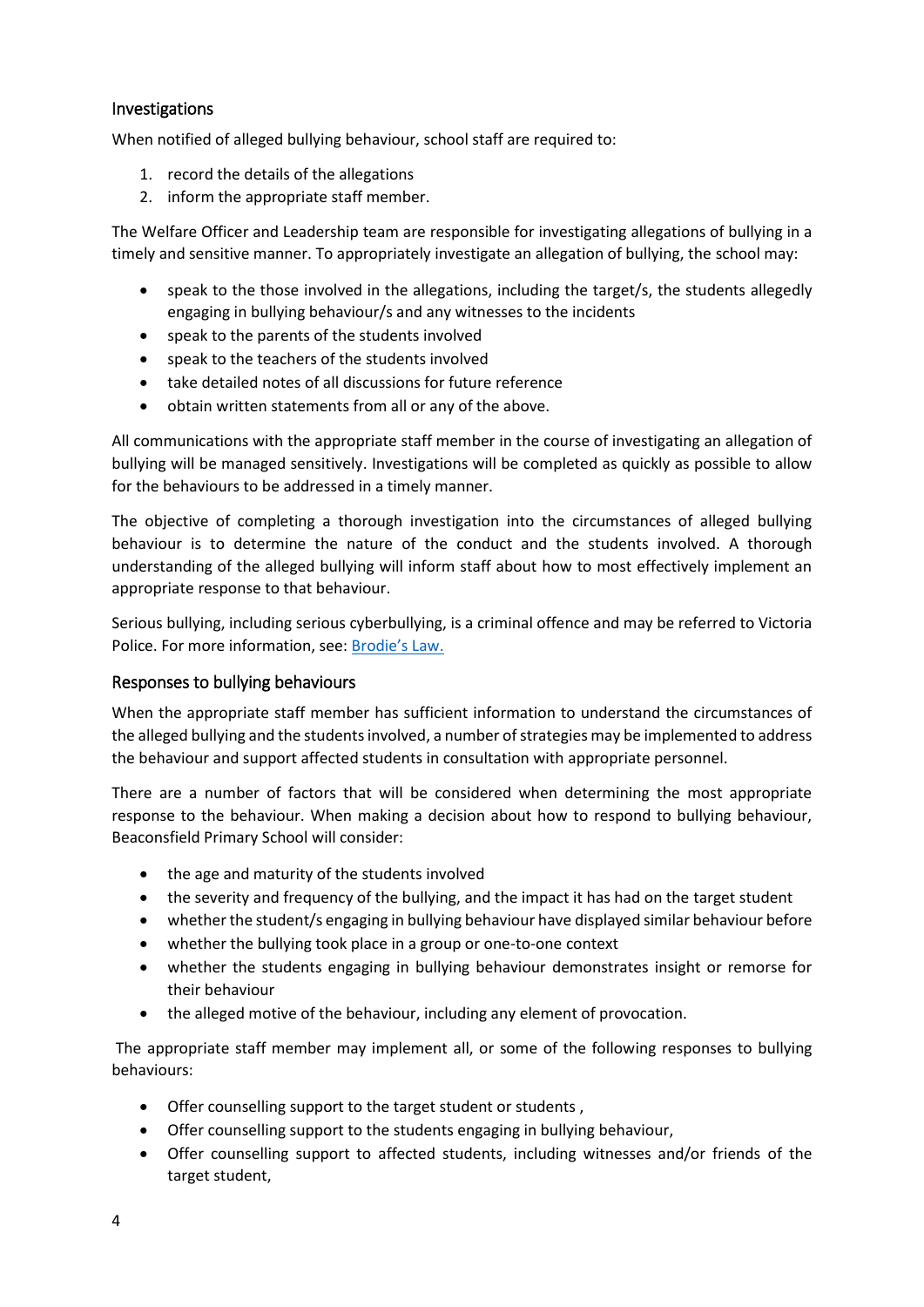- Facilitate a restorative practice meeting with all or some of the students involved. The objective of restorative practice is to repair relationships that have been damaged by bringing about a sense of remorse and restorative action on the part of the person who has bullied someone and forgiveness by the person who has been bullied. Facilitate a mediation between some or all of the students involved to help to encourage students to take responsibility for their behaviour and explore underlying reasons for conflict or grievance. Mediation is only suitable if all students are involved voluntarily and demonstrate a willingness to engage in the mediation process.
- Facilitate a Student Support Group meeting and/or Behaviour Support Plan for affected students.
- Prepare an Individual Management Plan restricting contact between target and students engaging in bullying behaviour.
- Monitor the behaviour of the students involved for an appropriate time and take follow up action if necessary.
- Implement year group targeted strategies to reinforce positive behaviours.
- Implement disciplinary consequences for the students engaging in bullying behaviour, which may include removal of privileges, detention, suspension and/or expulsion consistent with our Student Wellbeing and Engagement policy, the Ministerial Order on Suspensions and Expulsions and any other relevant Department policy.

Beaconsfield Primary School understands the importance of monitoring and following up on the progress of students who have been involved in or affected by bullying behaviour. Where appropriate, school staff will also endeavour to provide parents and carers with updates on the management of bullying incidents.

The school is responsible for maintaining up to date records of the investigation of and responses to bullying behaviour.

## FURTHER INFORMATION AND RESOURCES

This policy should be read in conjunction with the following school policies:

- **•** Student Wellbeing and Engagement Policy
- Parent Complaints policy
- Duty of Care Policy
- Inclusion and Diversity Policy

The following websites and resources provide useful information on prevention and responding to bullying, as well as supporting students who have been the target of bullying behaviours:

- [Bully Stoppers](https://bullyingnoway.gov.au/PreventingBullying/Planning/Pages/School-policy.aspx)
- Kids [Helpline](https://kidshelpline.com.au/)
- [Lifeline](https://www.lifeline.org.au/)
- [Bullying. No way!](https://bullyingnoway.gov.au/PreventingBullying/Planning/Pages/School-policy.aspx)
- [Student Wellbeing Hub](https://www.studentwellbeinghub.edu.au/)
- **•** Office of the eSafety Commissioner
- [Australian Student Wellbeing Framework](https://www.studentwellbeinghub.edu.au/resources/detail?id=dd6b5222-d5c5-6d32-997d-ff0000a69c30#/)